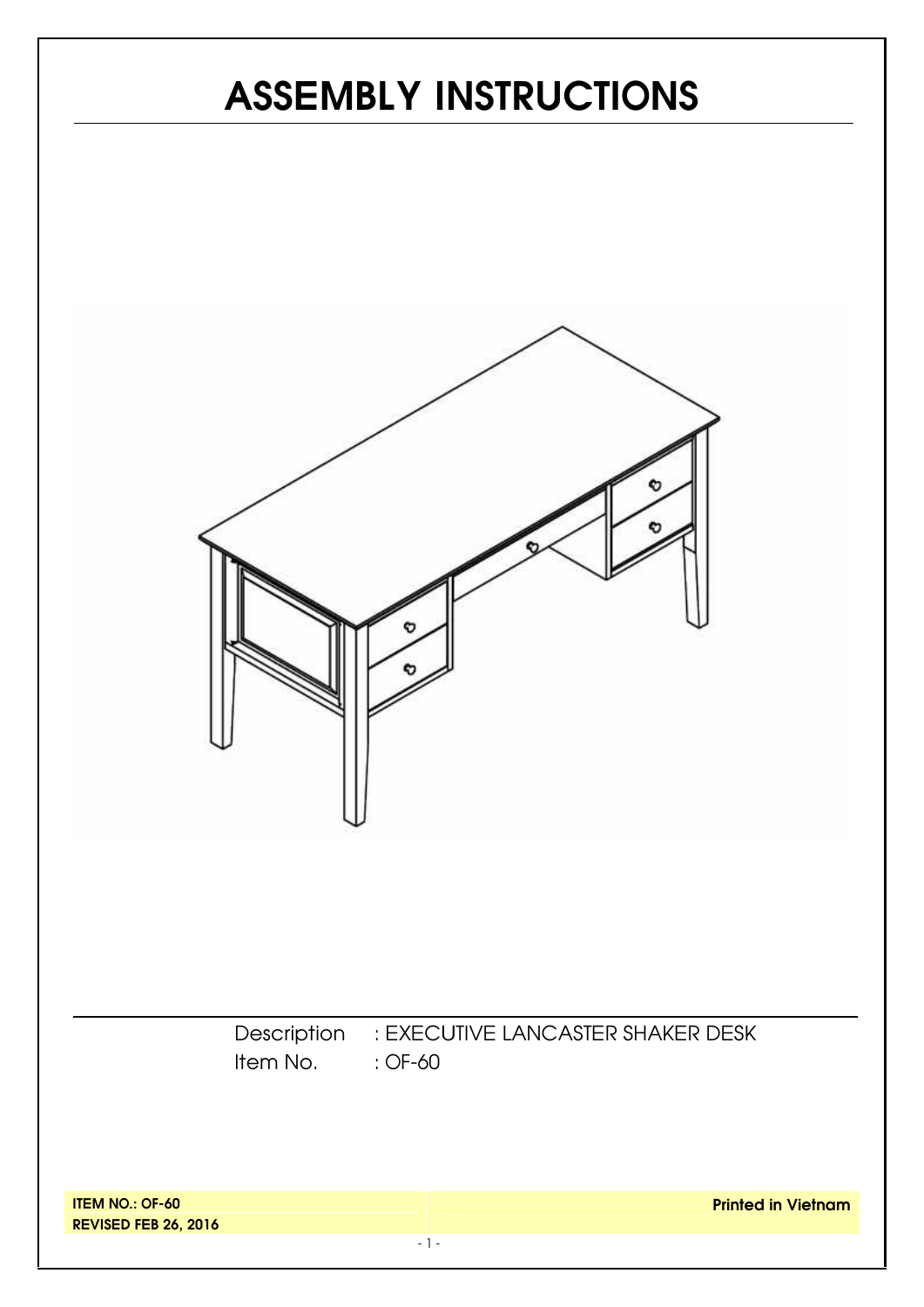### **BEFORE ASSEMBLY**

Thank you for purchasing this quality product. This product has been designed for easy assembly and constructed for durability. All parts were checked prior to packaging to insure quality. Prior to beginning assembly, however, make sure all parts and hardware are included and free of obvious defect. If a part is missing or defective, please contact the store where purchased. If hardware is missing, or you need help with assembly, please call toll free 888-944-8396.

#### **IMPORTANT NOTE:**

- Place all wooden parts on a clean and smooth surface such as a rug or carpet to avoid the parts from being scratched.
- Remove all wrapping material, including staples & packing straps before you start to assemble.
- DO NOT tighten all screws and bolts until completely assembled.
- Keep all hardware parts out of reach of children.

#### **WARNING:**

Long exposure to rubber or soft plastic may cause a chemical reaction and damage the finish of your table. Protect the surface of the table with cloth if you are using any product with rubber feet or base.

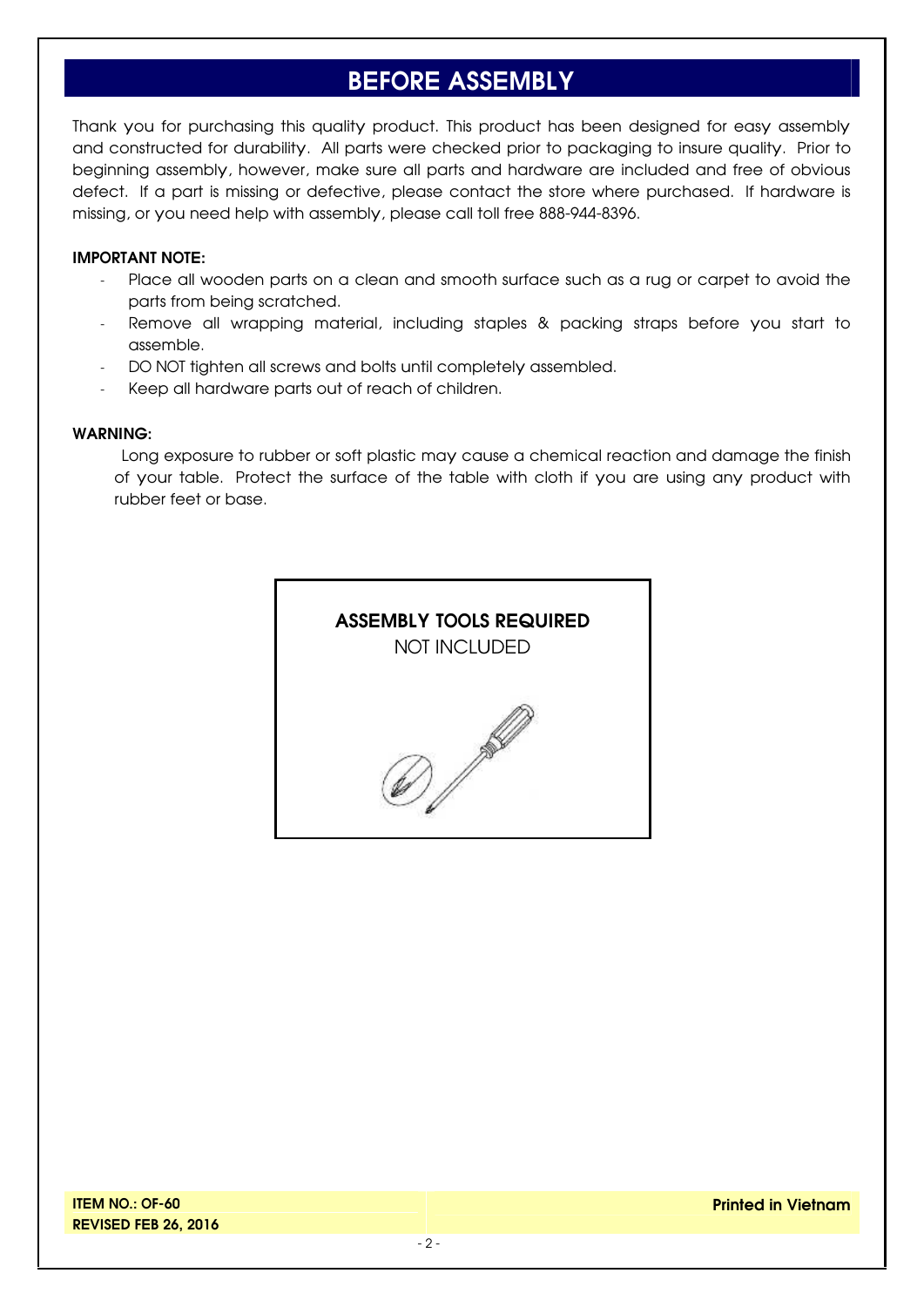# **PART LIST**

When unpacking, please be careful not to discard any parts with the packaging. Before continuing, please make sure you have the following parts:

| <b>NO</b> | Description            | Qty | Sketch | <b>NO</b> | Description | Qty | Sketch |
|-----------|------------------------|-----|--------|-----------|-------------|-----|--------|
| A         | <b>Upper Desk Unit</b> |     |        | B         | Leg         | 4   | u∙∟    |

# **HARDWARE LIST**

When unpacking, please be careful not to discard any parts with the packaging. Before continuing, please make sure you have all of the following hardware

| <b>NO</b>   | Description                                                                          | Qty | Sketch                        | <b>NO</b> | Description                                                            | Qty | Sketch |
|-------------|--------------------------------------------------------------------------------------|-----|-------------------------------|-----------|------------------------------------------------------------------------|-----|--------|
|             | <b>Bolt</b><br>(M6x70mm)                                                             | 8   | <b>Incontratives</b><br>์ O 1 | 4         | Wooden knob                                                            | 5   |        |
| $\mathbf 2$ | Lock washer<br>$(\phi 6.5x11mm)$                                                     | 8   |                               | 5         | Pan head screw<br>*Metal knob:<br>(M4x22mm)<br>*Wooden knob: (M4x25mm) | 5   | ( mmmm |
| 3           | Flat washer<br>(φ6.5x19mm)                                                           | 8   |                               | 6         | Allen key<br>(M4x80mm)                                                 |     |        |
|             | <b>METAL KNOB</b><br>(Φ35x30mm)<br><b>GOES WITH</b><br><b>FINISHED ITEM</b><br>ONLY. | 5   |                               | 7         | Iron bar<br>$(\phi$ 6x305mm)                                           | 2   |        |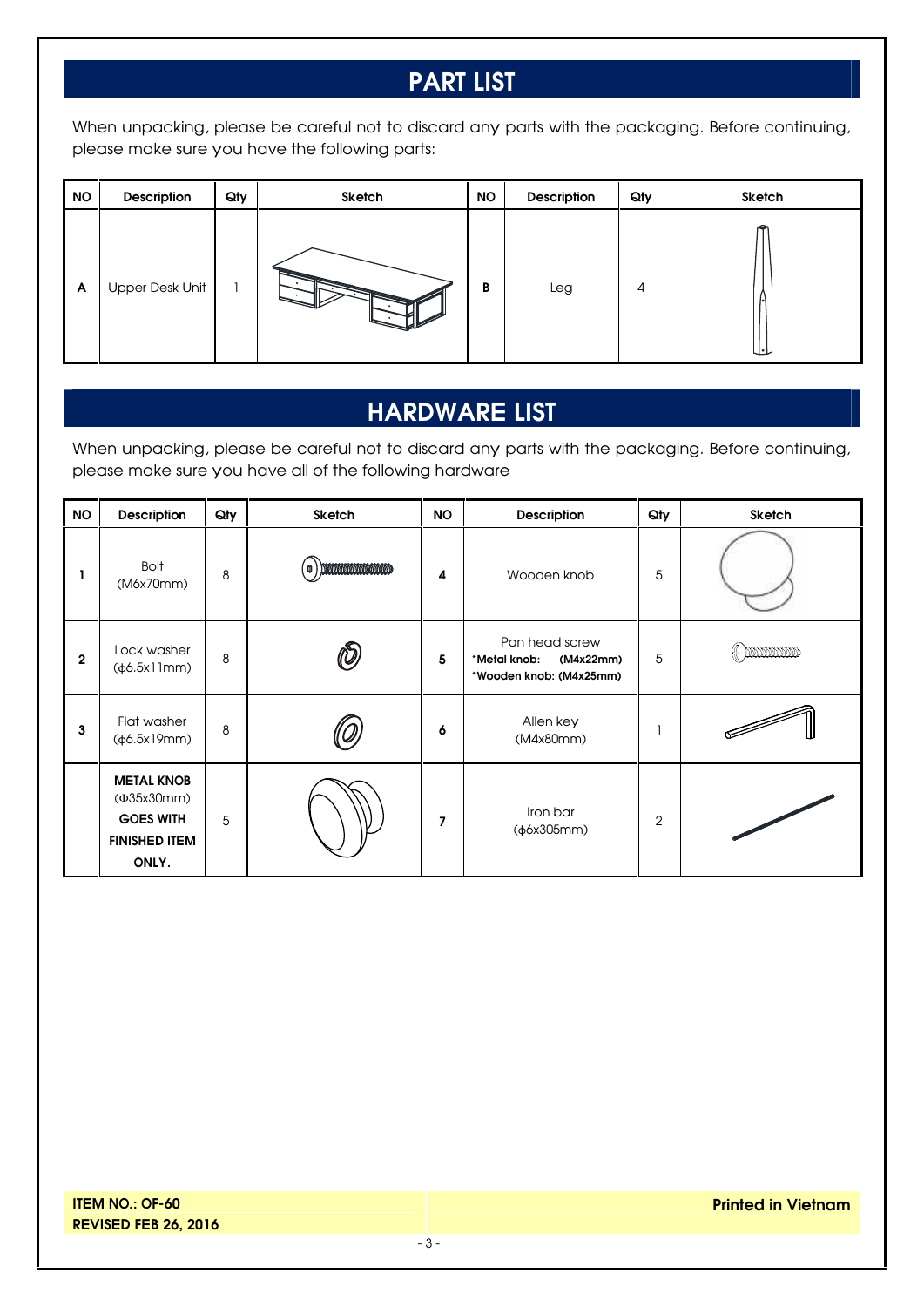### **STEP 1**

Remove the drawers. Attach the legs (B) to the upper desk unit (A) with bolts (1) and washers (2) and (3) as shown below. Tighten with Allen key (6).

Attach knobs (4) to front of drawers with pan head screws (5). Tighten with a screwdriver.



#### **STEP 2**

Insert iron bars (7) into the groove (a) or (b) of the drawer as shown below. Push in the hidden shelves to release as shown below.



**REVISED FEB 26, 2016**